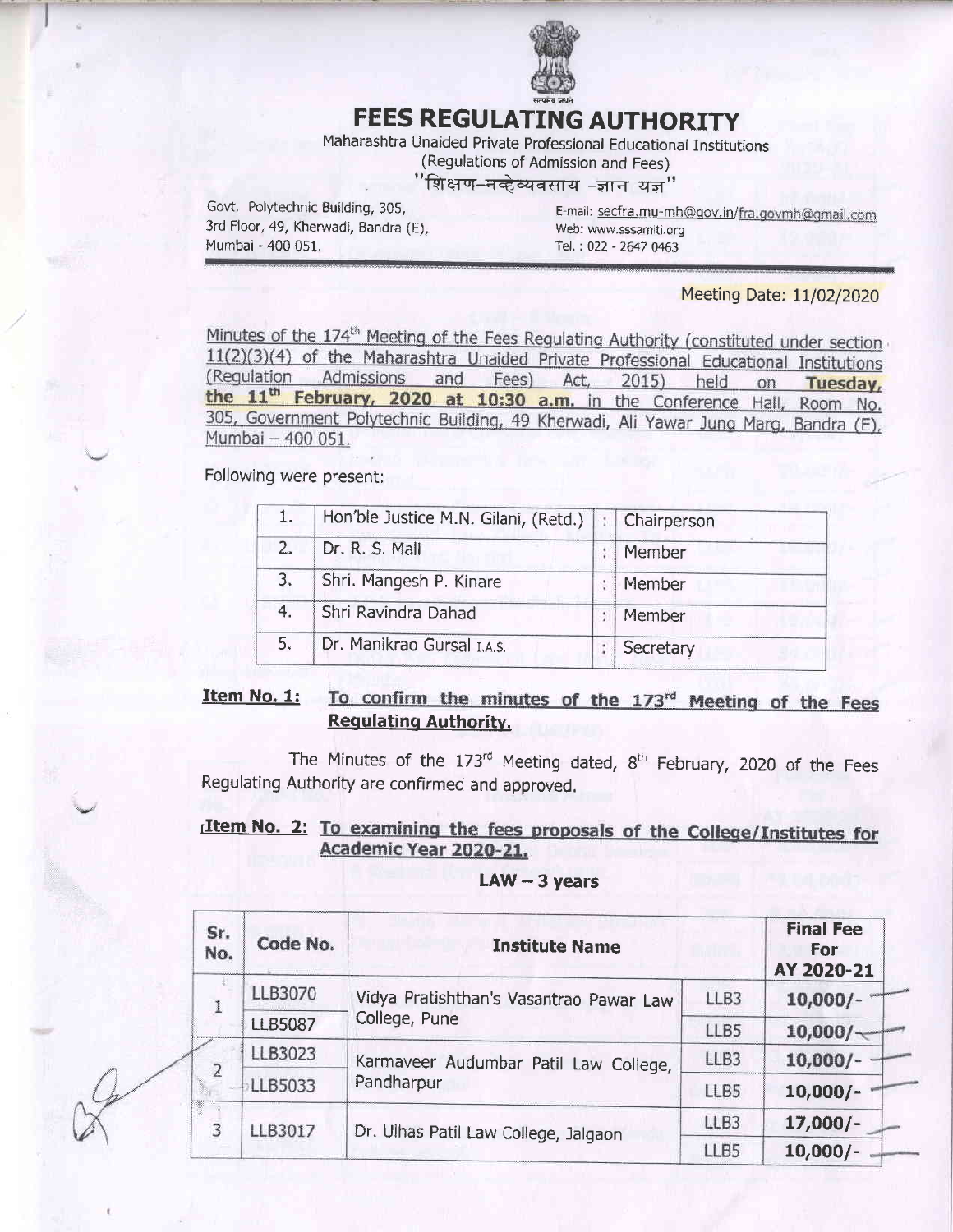| Sr.<br>NO.    | Code No.                       | <b>Institute Name</b>                                 | <b>Final Fee</b><br>for A.Y.<br>2020-21 |            |
|---------------|--------------------------------|-------------------------------------------------------|-----------------------------------------|------------|
| 38            | LLB3664                        | College of<br>Karnataka<br>Law,<br>Chembur<br>Chembur | LLB3                                    | $37,000/-$ |
|               |                                |                                                       | LLB3                                    | $12,000/-$ |
| LLB3014<br>39 | Dayanand College of Law, Latur | LLB5                                                  | $8,000/-$                               |            |

|  | $LAW - 5$ Years |
|--|-----------------|
|  |                 |

| Sr.<br>No. | Code No.       | <b>Institute Name</b>                                         | <b>Final Fee</b><br>For<br>AY 2020-21 |            |
|------------|----------------|---------------------------------------------------------------|---------------------------------------|------------|
| 40         | <b>LLB5020</b> | Dr Milind Yerne College of Law, Bhandra                       | LLB5                                  | $10,000/-$ |
| 41         | <b>LLB5013</b> | Bharati Vidyapeeths New Law College,<br>Kolhapur.             | LLB5                                  | $20,000/-$ |
| 42         | <b>LLB5090</b> | Yashwantrao Chavan Law College, Karad                         | LLB5                                  | $18,000/-$ |
| 43         | <b>LLB5072</b> | Shri Shivaji Law College, Kandhar Tq.<br>Kandhar Dist, Nanded | LLB5                                  | $16,000/-$ |
|            |                |                                                               | LLB5                                  | $15,000/-$ |
| 44         | LLB5032        | K.E.S. Law College, Kandivali, Mumbai                         | LLB3                                  | $15,000/-$ |
|            |                | Dr.D.Y.Patil College Of Law, Nerul, Navi                      | LLB5                                  | $34,000/-$ |
| 45         | LLB5026        | Mumbai                                                        | LLB <sub>3</sub>                      | $34,000/-$ |

# DENTAL (UG/PG)

|  | Sr.<br>No.     | Code No.                                              | <b>Institute Name</b>                                         |               | <b>Final Fee</b><br><b>For</b><br>AY 2020-21 |  |  |  |  |              |
|--|----------------|-------------------------------------------------------|---------------------------------------------------------------|---------------|----------------------------------------------|--|--|--|--|--------------|
|  |                | Maharashtra Institute of Dental Sciences              | <b>BDS</b>                                                    | $*2,56,000/-$ |                                              |  |  |  |  |              |
|  |                | <b>BDS0016</b><br>& Research (Dental College), Latur. |                                                               | <b>BDSPG</b>  | $*3,00,000/-$                                |  |  |  |  |              |
|  |                |                                                       | Ch. Shahu Maharaj Shikshan Sanstha's                          | <b>BDS</b>    | $3,00,000/ -$                                |  |  |  |  |              |
|  | $\overline{2}$ | <b>BDS0011</b>                                        | Dental College, Aurangabad                                    | <b>BDSPG</b>  | $*3,98,000/-$                                |  |  |  |  |              |
|  |                |                                                       | M.A. Rangoonwala Dental College, Pune                         | <b>BDS</b>    | $*2,67,000$ /- $\sim$                        |  |  |  |  |              |
|  | 3              | <b>BDS0005</b>                                        |                                                               | <b>BDSPG</b>  | $*6,40,000$ /-                               |  |  |  |  |              |
|  |                |                                                       | Kalmegh<br>Dental<br>Dadasaheb<br>Swargiya<br>College, Nagpur | <b>BDS</b>    | $3,02,000/ -$                                |  |  |  |  |              |
|  | $\overline{4}$ | BDS0017                                               |                                                               |               |                                              |  |  |  |  | <b>BDSPG</b> |
|  |                |                                                       | Dr. Hedgewar Smruti Rugna Seva Mandal                         | <b>BDS</b>    | $2,06,000/-$                                 |  |  |  |  |              |
|  | 5              | <b>BDS0021</b>                                        | College, Hingoli                                              | <b>BDSPG</b>  | $6,50,000/-$                                 |  |  |  |  |              |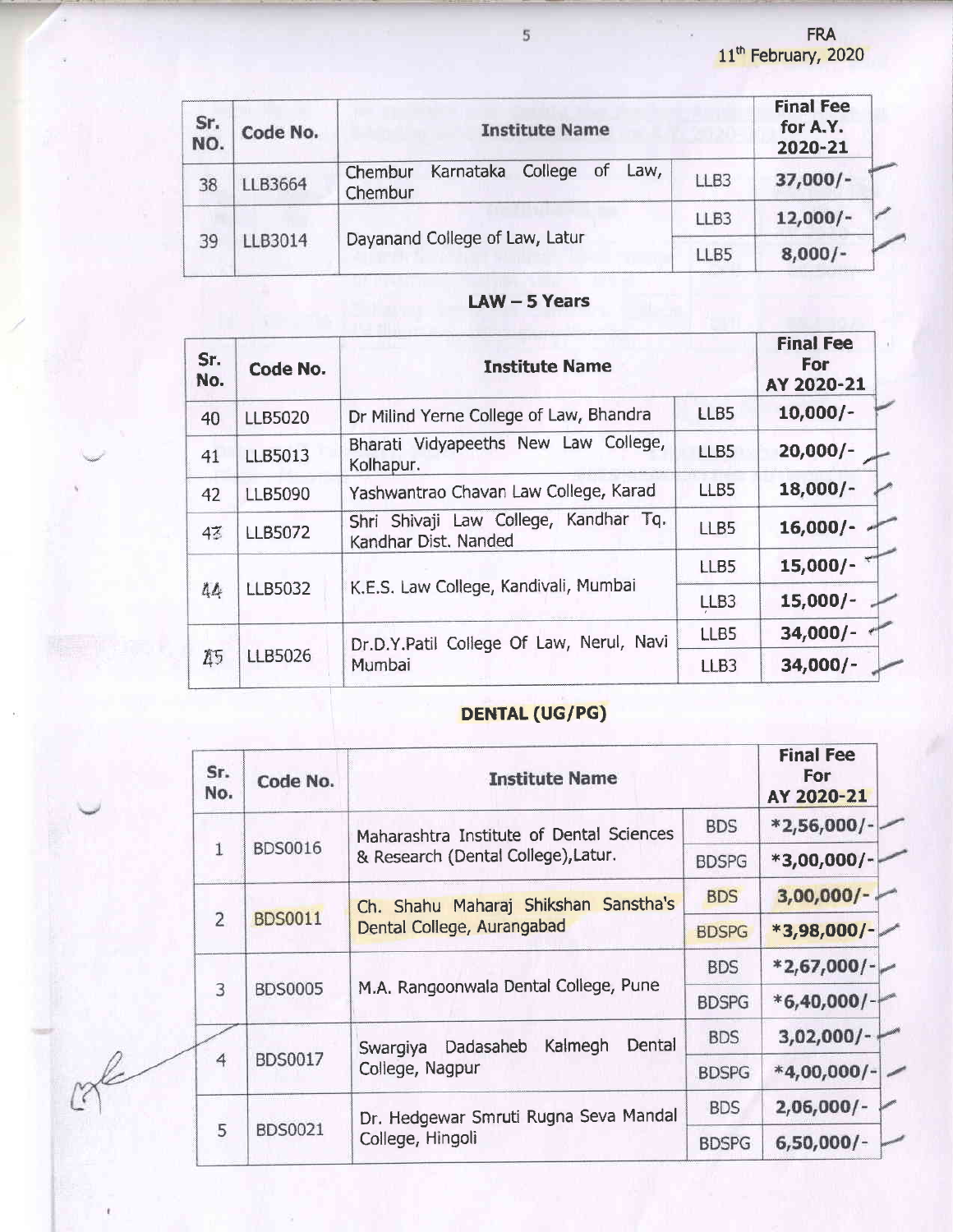#### Item No. 3: To consider and decide the Review Applications received from the Colleges / Institutes for A.Y. 2020-2021.

 $7$ 

| Sr.<br>No. | Code<br>No. | <b>Institute Name</b>                                                       | <b>Revised Fee</b><br>For<br>AY 2020-21 |            |
|------------|-------------|-----------------------------------------------------------------------------|-----------------------------------------|------------|
| 24         | DPH3297     | Adarsh Shikshan Mandal's Ideal College<br>of Pharmacy, Kalyan, Dist - Thane | <b>DPH</b>                              | $86,500/-$ |
| 25         | DPH2216     | Sahayog Sevabhavi Sanstha's College<br>Of Pharmacy, Vishnupuri, Nanded      | <b>DPH</b>                              | $65,000/-$ |

Date: 11<sup>th</sup> February, 2020 Place; Mumbai

**CHAIRPERSON FEES REGULATING AUTHORITY**